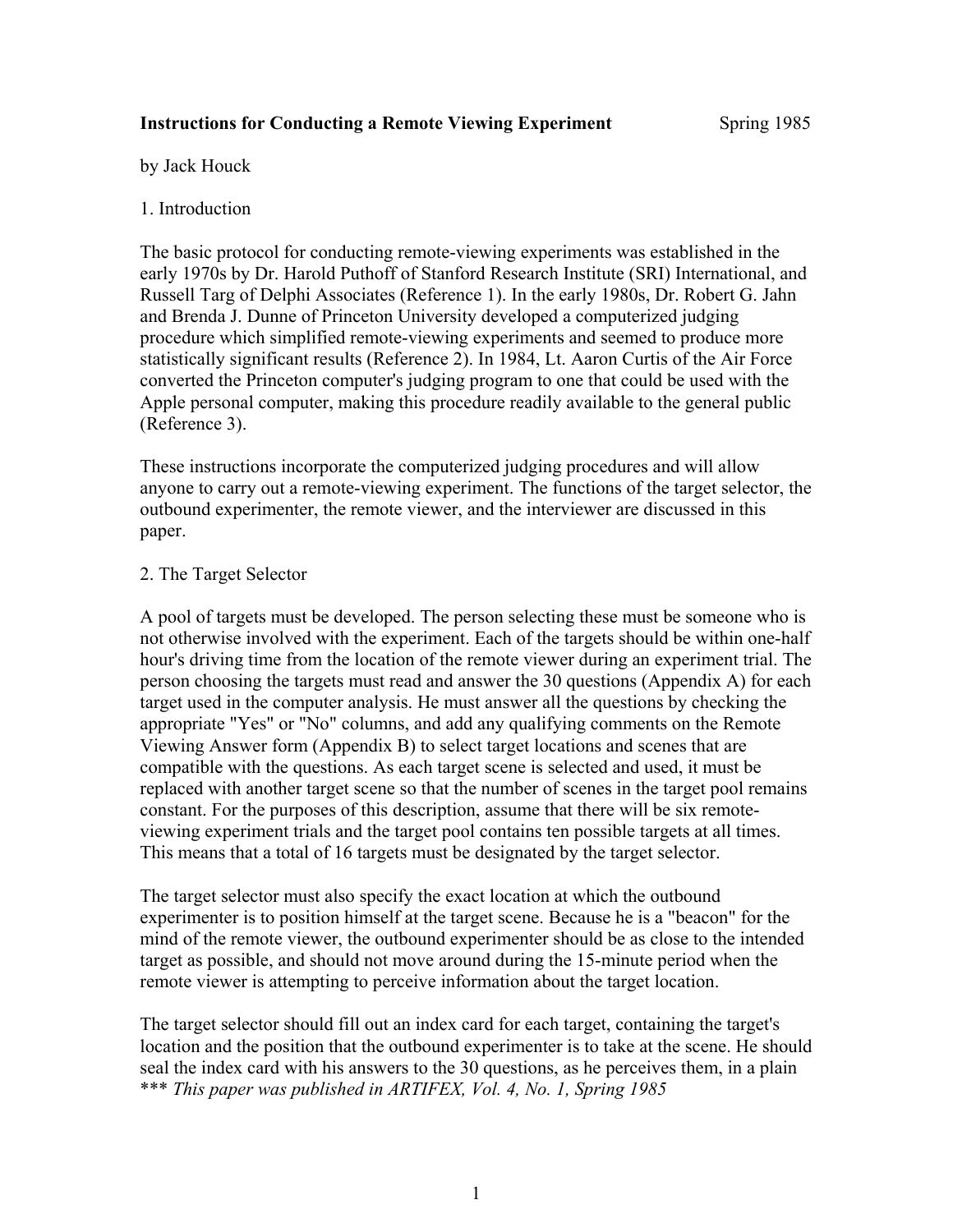white envelope for each target. All 16 envelopes containing target information are then given to the outbound experimenter.

## 3. The Outbound Experimenter

The outbound experimenter should be someone who is known to the remote viewer, even if they are only briefly acquainted. The outbound experimenter must have transportation and must know how to work a hand calculator that is capable of selecting a random number from 1 to 10. Once the outbound experimenter has received the target set (i.e., the 16 envelopes) from the target selector, he selects ten of the envelopes to form the initial target pool. He then numbers the envelopes from 1 to 10. The target pool is to be stored in the outbound experimenter's car, or some other place, where neither the remote viewer nor the interviewer has access to it.

On the day of an experiment trial, the outbound experimenter, the interviewer, and the remote viewer are to meet at a predesignated location from which the remote viewing is to be done. Exactly one-half hour before the remote viewing is to begin, the outbound experimenter leaves that location. Then, using the hand calculator, he obtains a random number from 1 to 10 and removes the envelope displaying the selected number from the target pool of 10 envelopes. He opens the envelope, reads the card, and proceeds to the vicinity of the target. He should approach the location specified at the exact time when the remote viewing is scheduled to begin.

The outbound experimenter must stay at the target location for 15 minutes. He should try to generate a peak emotional event during this time period in order to attract the mind of the remote viewer to that location. The best type of emotion is not known. To date, the evidence suggests that it does not matter.

He should review the answers to the 30 questions and, if necessary, change them to make them more exact. This information will be used by the computer as the actual target specification. It is also helpful if the outbound experimenter can take photographs of the target scene and in all directions around the target. However, most of his attention should be kept on the target scene during this 15-minute period.

After the 15 minutes are up, when he has reviewed and completed the answers to the questions and taken pictures, the outbound experimenter should go to the nearest telephone (in a coffee shop, a gas station, etc.) and call the interviewer. The outbound experimenter should indicate the location of the telephone, but should not provide any information about the actual target. The interviewer and the remote viewer will then meet the outbound experimenter at the telephone location. The outbound experimenter will then give the interviewer the data he has collected, which the interviewer will date and store with the data he has received from the remote viewer about the target site. (This procedure will guard against inadvertent adjustments being made to the data.)

They proceed to the target for feedback so that the remote viewer will see the correct target characteristics. As a result, that target image will not interfere in future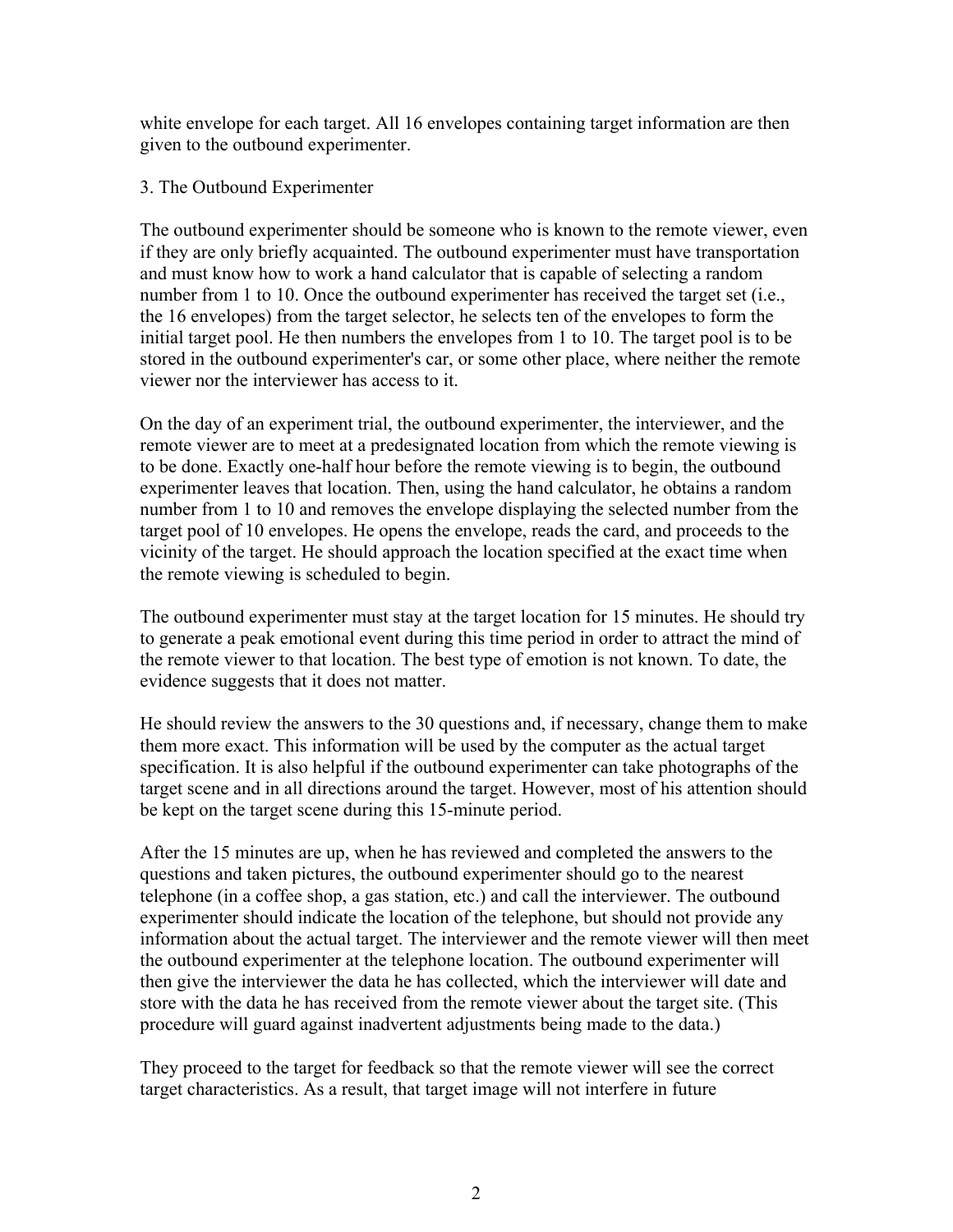experimental trials.

At the target site, it is again desirable for everyone to display the appropriate emotions. Since the experimenters cannot be sure whether the data has come from the actual viewing time or whether the remote viewer's mind "slid ahead" and obtained it during the feedback period, it is very important that the experimenters attempt to create another peak emotional event at the target during this period. This will mark the end of a given experimental trial.

The outbound experimenter then takes one of the remaining envelopes that was not selected for the target pool to replace the one used during the experimental trial just completed. It should be given the same number as the one just used so that the target pool will once again contain ten envelopes marked 1 to 10.

This procedure is repeated for each experimental trial. It is desirable to wait one or two days between trials to prevent target "bleed through."

#### 4. The Remote Viewer

The remote viewer can be anyone who is willing to believe that being able to perceive information at a remote location is possible. The interviewer and the remote viewer are a team whose intention is to gather information about the target that the outbound experimenter is observing. The remote viewer's function is to let his mind go to the target site and bring back the information without analyzing it.

Between the time the outbound experimenter leaves and the remote viewing begins (which could be established as one-half hour), the remote viewer should relax and get into a meditative state. When the remote viewing begins, the remote viewer simply follows the interviewer's instructions and reports the information that comes to mind. He usually responds verbally first, then makes drawings of what he has observed. Because the data can come through all sensory channels, the remote viewer should report any changes he experiences in his sense perceptions. The initial free-response period lasts 15 minutes, during which time the interviewer asks questions and possibly makes suggestions (e.g., sit on top of the building you just discribed.).

After the free-response period and the completion of the drawings, the interviewer will ask the remote viewer each of the 30 questions (Appendix A) for the judging procedure. The remote viewer must answer yes or no to all the questions, even if some questions do not seem relevant. During this question-and-answer period, the remote viewer should also keep track of and report any additional information perceived in the "Comments" column of the answer form (Appendix B) and on supplementary paper, if required.

#### 5. The Interviewer

The interviewer's job in a remote-viewing experiment seems the easiest, but the skill of the interviewer may directly influence the experimental results. The interviewer must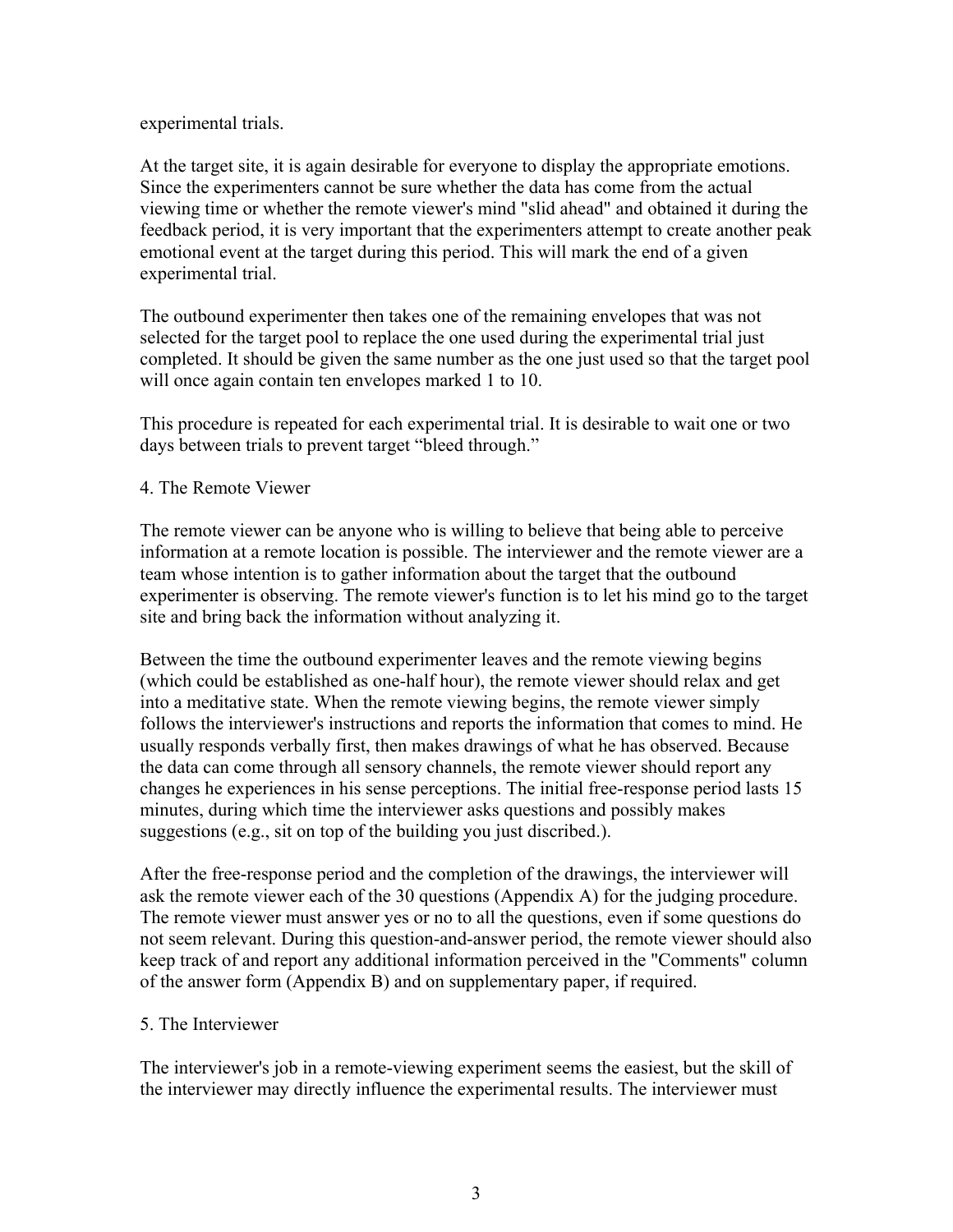coordinate the overall procedure: He establishes the time when the remote viewing will begin; records the remote viewer's impressions during the free-response period using a tape recorder; and provides black pen and paper so that the remote viewer can draw. The interviewer is also responsible for locating the remote viewer in a quiet, undisturbed place with a minimum of visual distractions.

During the free-response period, the interviewer must first request the information from the viewer, who has been relaxing and attempting to get into a meditative state. His request might be: "I would like you to send your mind out to locate Gertrude, and tell me your impressions about what you feel at this time." When the remote viewer's responses make the interviewer feel that the viewer is getting information from the target area, he can ask the viewer to draw what he is perceiving, and should give him adequate time to make these drawings.

The interviewer must interpret what the remote viewer is saying, analyze it, and ask the viewer specific questions to elicit more details about the target scene, without leading the viewer. He should also try to keep the viewer from analyzing the data before reporting it. Since the viewer is extremely mobile at the target, questions such as "What do you see when you are looking down at the target?" are useful. It is recommended, however, that the interviewer ask the viewer to be his normal size; this will prevent distortions in the drawings caused by changes in size and scale. He must also specify that the viewer be at the target at the current time.

After the free-response period, the interviewer should ask the viewer the 30 questions without rushing the answers and comments. All the materials should then be signed by both participants and dated.

Upon receiving the phone call from the outbound experimenter, the interviewer and the remote viewer drive to the specified location to meet the outbound experimenter. They proceed to the target site together for feedback.

#### 6. Data Analysis

The audio tapes made during each of the experiment trials should be transcribed for use in the documentation of the experiment. Both the answers to the 30 questions noted down by the outbound experimenter and those prepared by the remote viewer are input to the Apple computer program for judging. The program determines the statistical significance of the experiment.\* In the computer program, there are two useful methods of analysis: analysis by direct comparison, and analysis weighted by typical responses based on Princeton data (Reference 2). The computer program also allows for the use of smaller groupings of the experiment trials to determine the contribution of each trial to the experimental results.

After the quantitative analysis, the experiment should be documented, using all the available data. Much can be learned from each experiment, and better results can be expected as proficiency is achieved in conducting these simple remote-viewing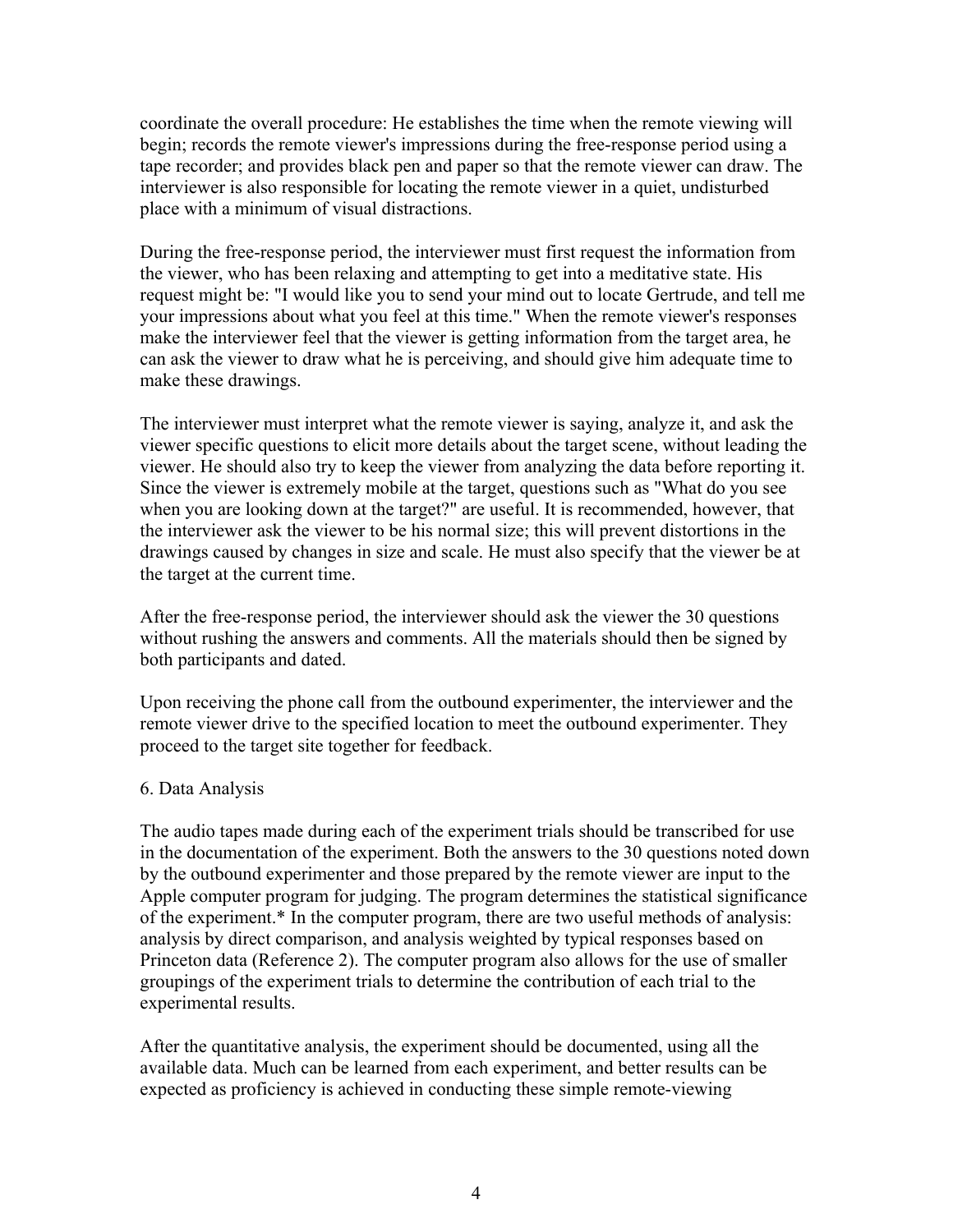experiments.

\*The single-tailed p-value is the parameter of interest. If  $p \le 0.05$ , then the experiment is considered to have been successful.

7. References

1. Puthoff, Harold E., and Russell Targ, "Standard Remote-Viewing Protocol (Local Targets)," Stanford Research Institute (SRI) International Report (November 1978).

2. Jahn, R. G., B. J. Dunne, et al, "Analytical Judging Procedure for Remote Perception Experiments - II: Ternary Coding and Generalized Descriptors," Princeton University, School of Engineering/Applied Science (August 1982).

3. Curtis, Aaron, "Remote Perception and Data Analysis Computer Program Documentation (Augus"t 1984). (Available from Jack Houck, 5821 Woodboro Dr., Huntington Beach, CA 92649.)

4. Houck, G. B. (Jack), "Conceptual Model of Paranormal Phenomena," ARC ARCHAEUS 1, 1 (Winter 1983).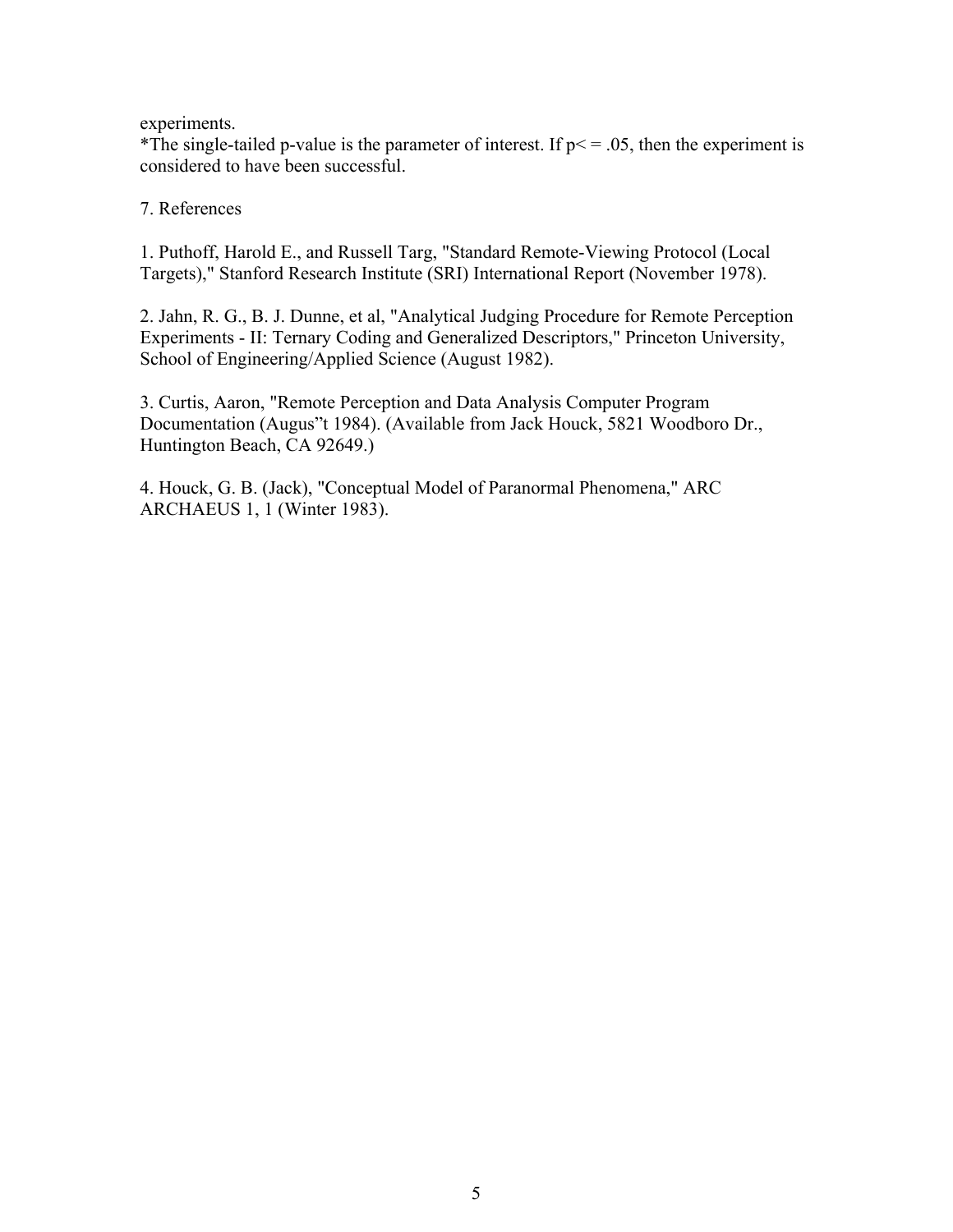# **Appendix A - DESCRIPTOR QUERIES**

(Developed by Dr. Robert Jahn and Brenda Dunn)

1. Is any significant part of the perceived scene indoors?

2. Is the scene predominantly dark; e.g., poorly lighted indoors, nighttime outside, etc. (not simply dark colors, etc.)?

3. Does any significant part of the scene involve perception of height or depth; e.g., looking up at a tower, tall building, mountain, vaulted ceiling, unusually tall trees, etc., or down into a valley, or down from any elevated position?

4. From the agent's perspective, is the scene well-bounded; e.g., interior of a room, a stadium, a courtyard, etc.?

5. Is any significant part of the scene oppressively confined?

6. Is any significant part of the scene hectic, chaotic, congested or cluttered?

7. Is the scene predominantly colorful, characterized by a profusion of color, or are there outstanding brightly colored objects prominent; e.g., flowers, stained-glass windows, etc. (not normally blue sky, green grass, usual building colors, etc.)?

8. Are any signs, billboards, posters or pictorial representations prominent in the scene?

9. Is there any significant movement or motion integral to the scene; e.g., a stream of moving vehicles, walking or running people, blowing objects, etc.?

10. Is there any explicit and significant sound; e.g., auto horn, voices, bird calls, surf noises, etc.?

11. Are any people or figures of people significant in the scene, other than the agent or those implicit in buildings, vehicles, etc.?

12. Are any animals, birds, major insects or figures of these significant in the scene?

13. Does a single major object or structure dominate the scene?

14. Is the central focus of the scene predominantly natural, i.e., not man-made?

15. Is the immediately surrounding environment of the scene predominantly natural, i.e., not man-made?

16. Are any monuments, sculptures or major ornaments prominent?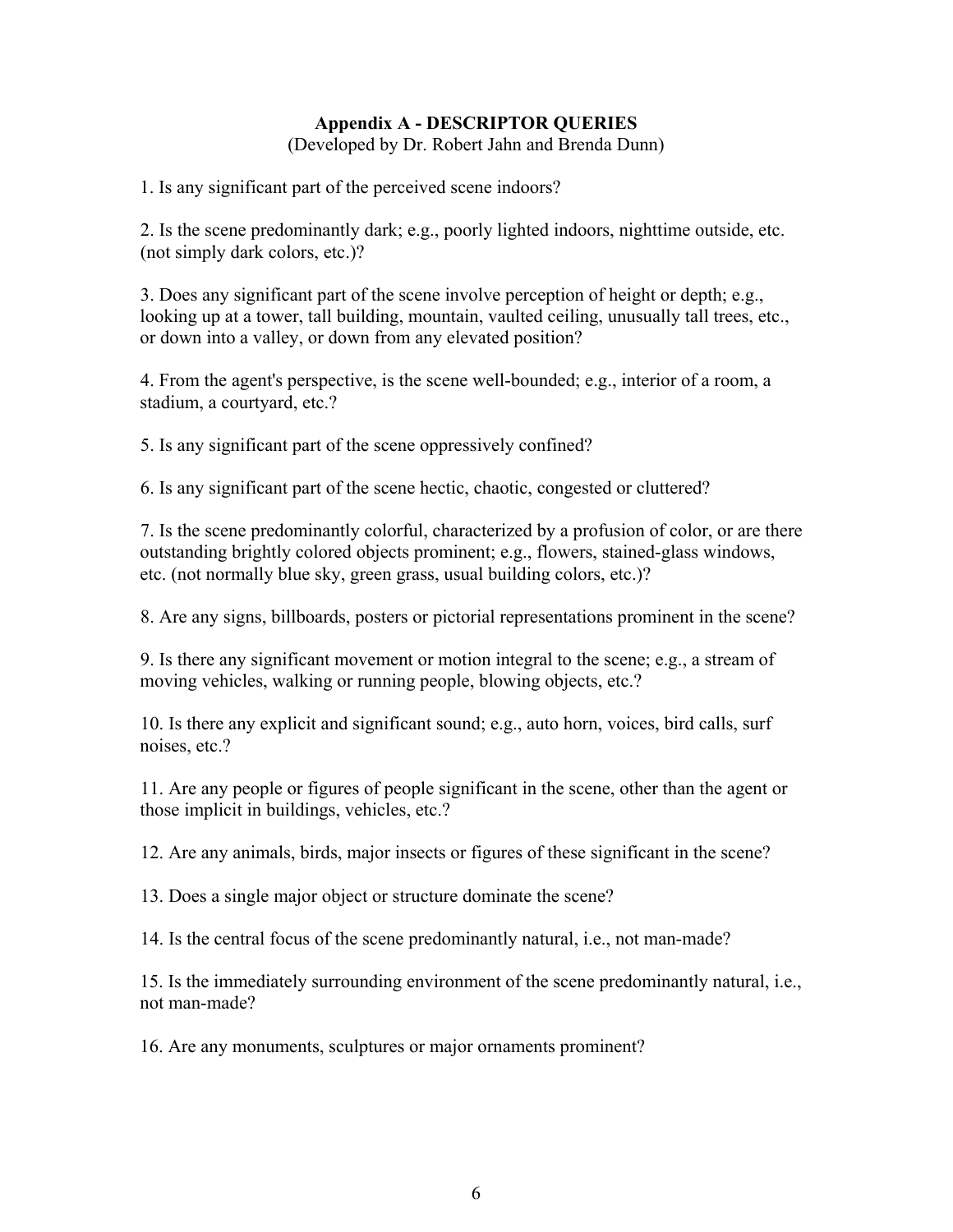17. Are explicit geometric shapes; e.g., triangles, circles or portions of circles (such as arcs), spheres or portions of spheres, etc. (but excluding normal rectangular buildings, doors, windows, etc.) significant in the scene?

18. Are there any posts, poles or similar thin objects; e.g., columns, lampposts, smokestacks, etc. (excluding trees)?

19. Are doors, gates or entrances significant in the scene (excluding vehicles)?

20. Are windows or glass significant in the scene (excluding vehicles)?

21. Are any fences, gates, railings, dividers or scaffolding prominent in the scene?

22. Are steps or stairs prominent (excluding curbs)?

23. Is there regular repetition of some object or shape; e.g., parking lot full of cars, marina with boats, a row of arches, etc.?

24. Are there any planes, boats or trains, or figures thereof apparent in the scene?

25. Is there any other major equipment in the scene; e.g., tractors, carts, gasoline pumps, etc.?

26. Are there any autos, buses, trucks, bikes or motorcycles, or figures thereof prominent in the scene (excluding agent's car)?

27. Does grass, moss or similar ground cover compose a significant portion of the surface?

28. Does any central part of the scene contain a road, street, path, bridge, tunnel, railroad tracks or hallway?

29. Is water a significant part of the scene?

30. Are trees, bushes or major potted plants apparent in the scene?